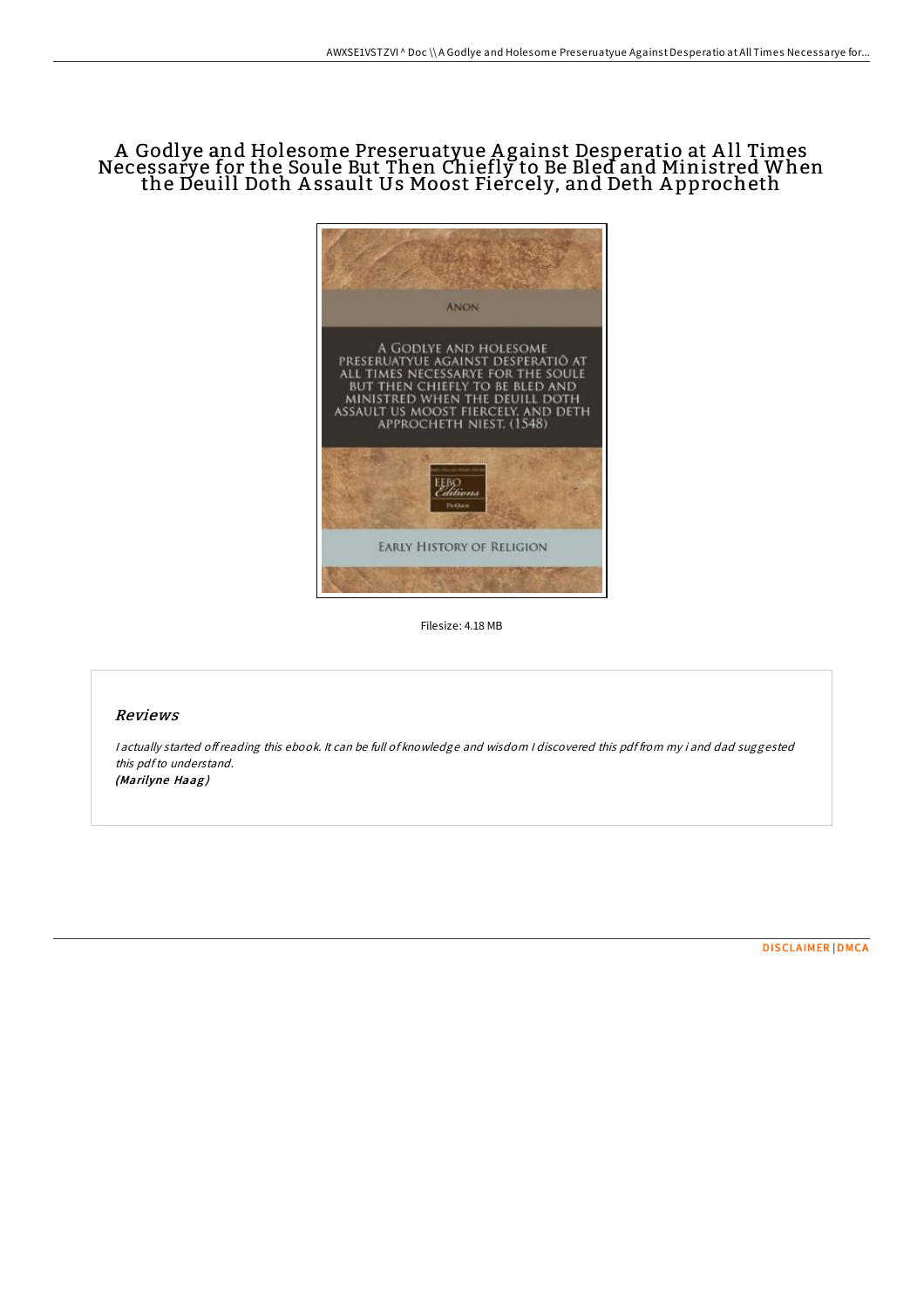## A GODLYE AND HOLESOME PRESERUATYUE AGAINST DESPERATIO AT ALL TIMES NECESSARYE FOR THE SOULE BUT THEN CHIEFLY TO BE BLED AND MINISTRED WHEN THE DEUILL DOTH ASSAULT US MOOST FIERCELY, AND DETH APPROCHETH



Proquest, Eebo Editions, United States, 2010. Paperback. Condition: New. Language: English . Brand New Book \*\*\*\*\* Print on Demand \*\*\*\*\*. This book represents an authentic reproduction of the text as printed by the original publisher. While we have attempted to accurately maintain the integrity of the original work, there are sometimes problems with the original work or the micro-film from which the books were digitized. This can result in errors in reproduction. Possible imperfections include missing and blurred pages, poor pictures, markings and other reproduction issues beyond our control. Because this work is culturally important, we have made it available as part of our commitment to protecting, preserving and promoting the world s literature. ++++The below data was compiled from various identification fields in the bibliographic record of this title. This data is provided as an additional tool in helping to insure edition identification: ++++ A Godlye and holesome preseruatyue against desperatio at all times necessarye for the soule but then chiefly to be bled and ministred when the deuill doth assault us moost fiercely, and deth approcheth niest. Anon.Running title: A preseruatiue against desperation.Imprint from colophon.Date of publication suggested by STC (2nd ed.).Title within ornamental border.Marginal notes.Signatures: A-E8.Formerly STC 20205.[78] p.Imprinted at London: By James Burtel, dwellyng without the northe gate of Paules in the corner house of Pater noster rowe openinge into Chepesyde, [1548?]STC (2nd ed.) / 20203.5EnglishReproduction of the original in the Harvard University Library++++This book represents an authentic reproduction of the text as printed by the original publisher. While we have attempted to accurately maintain the integrity of the original work, there are sometimes problems with the original work or the micro-film from which the books were digitized. This can result in errors in reproduction. Possible imperfections include missing and blurred pages, poor pictures, markings and...

 $\mathbb B$  Read A Godlye and Holesome Prese[ruatyue](http://almighty24.tech/a-godlye-and-holesome-preseruatyue-against-despe.html) Against Desperatio at All Times Necessarye for the Soule But Then Chiefly to Be Bled and Ministred When the Deuill Doth Assault Us Moost Fiercely, and Deth Approcheth Online  $\Box$  Download PDF A Godlye and Holesome Prese[ruatyue](http://almighty24.tech/a-godlye-and-holesome-preseruatyue-against-despe.html) Against Desperatio at All Times Necessarye for the Soule But Then Chiefly to Be Bled and Ministred When the Deuill Doth Assault Us Moost Fiercely, and Deth Approcheth